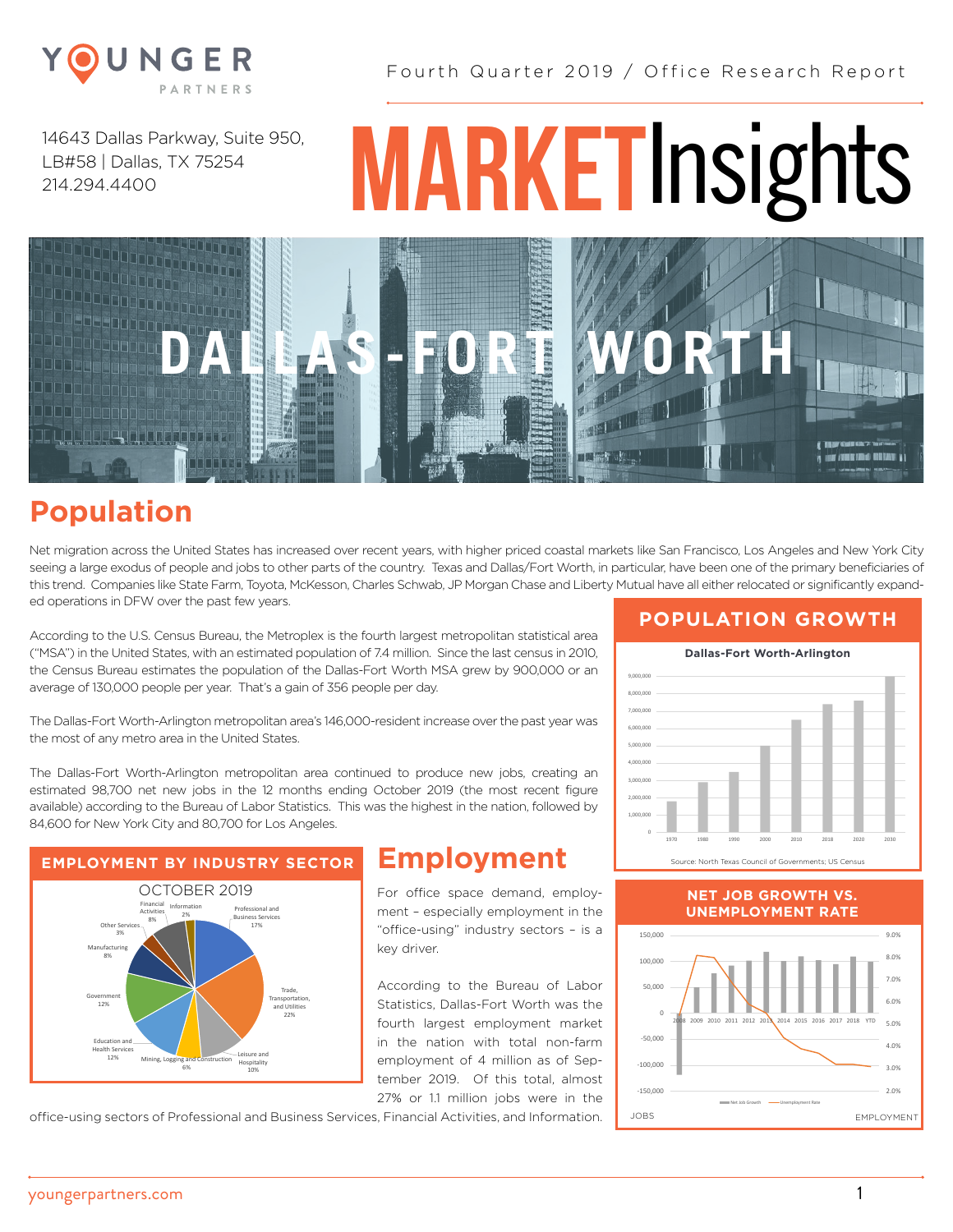# **MARKETInsights**



### **Demand and Supply**

Construction deliveries and demand for space were both high in the fourth quarter of 2019, with about 1.7 million square feet absorbed and 3.6 million square feet completed. For the year as a whole, 2.2 million was absorbed, while 6.3 million square feet was delivered (for the new construction completed in 2019, the total occupancy was an impressive 88%). Notable new construction for the year includes: American Airlines, Pioneer Natural Resources, Charles Schwab, Nokia, USAA, Brinker International and Independent Bank. Also, co-working companies continued to expand rapidly in DFW during the first three quarters of the year, but activity slowed for that sector in the fourth quarter.

Among the property classes, Class A properties absorbed a very strong 1.4 million square feet in the fourth quarter, while Class B was a positive 304,155 square feet and Class C properties lost 19,262 square feet of users.



Construction deliveries were very high in the fourth quarter, with American Airlines new headquarter built-to-suit campus being delivered, along with Pioneer Natural Resources and several mid-sized spec projects, like Redbird One and the Offices at the Realm. For the quarter and year as a whole, 3.6 million and 6.3 million square feet were completed, respectively. This level of construction is slightly higher than the most recent five year average of 5.8 million square feet. 2,000 n<br>Sc<br>Jic

As of December 2019, there was a total of 7,561,462 rentable square feet of office space under construction in Dallas-Fort Worth. Of the 7.6 million square feet of construction currently underway, 4.6 million square feet is scheduled for delivery in 2020.

Of the 7.6 million square feet of space currently under construction, 48% percent has been accounted for through a combination of built-to-suits and pre-leasing.

JP Morgan Chase (phase 2), Keurig Dr Pepper new build-to-suit and several spec office construction projects (Headquarters II, Frisco Station, Legacy Town Center) make Far North Dallas currently the most active submarket, with 29% of the construction pipeline. Between multiple Cypress Waters' proj-

**CLASS NET ABSORPTION** Class Net Absorption 2,500 2,000 1,500 Square Feet (000's) 1,000 eet. 500  $\overline{0}$  $\frac{1}{2}$  -500<br> $\frac{1}{2}$  -500 -500  $-1,500$ 2018 2017 2017 2017 2017 2018 2018 2018 2019 2019 2019 2019 2016 2016 2016  $\frac{1}{01}$  $\frac{1}{2}$  $Q3$  $\frac{1}{04}$  $\frac{1}{\alpha}$ Q3 Q2 Q3 Q4 Q2 Q4 Q1 Q2 Q3 Q4 Class A Class B Class C

ects, the USCIS building and Paycom, Las Colinas has the second highest concentration of new construction underway and accounts for 16% of the construction pipeline. There have been several recently announced spec projects that have not yet broken ground but are expected to begin construction some time in 2020 (most of these projects are concentrated in the Legacy area of Far North Dallas and Uptown).



#### Dallas CBD **Occupancy Trends**

Absorption was strong in the fourth quarter, but was greatly outpaced by new construction deliveries, pushing down the overall occupancy rate to 83.4%. This has been part of a longer term trend. Over the past five years, 15.3 million square feet has been absorbed while new office construction for that same time period has been almost double that amount at 29.2 million square feet. This dynamic has been in place for a couple of reasons, but one of the primary reasons is developers have not had too much difficulty leasing up new projects. Tenants have a strong preference for newer space, so new construction has been leasing well, with the lower occupancy being felt most acutely in older Class Aand Class B properties. There are several older large office projects that are currently vacant, including the 1.6 million-square-foot former HP headquarters at 5400 Legacy, American Airlines' recently vacated 1.3 million former headquarters 16% campus and Pegasus Place (a 518,656-square-foot property formerly owned and occupied by Exxon Mobile that has been completely vacant since late 2006). East Dallas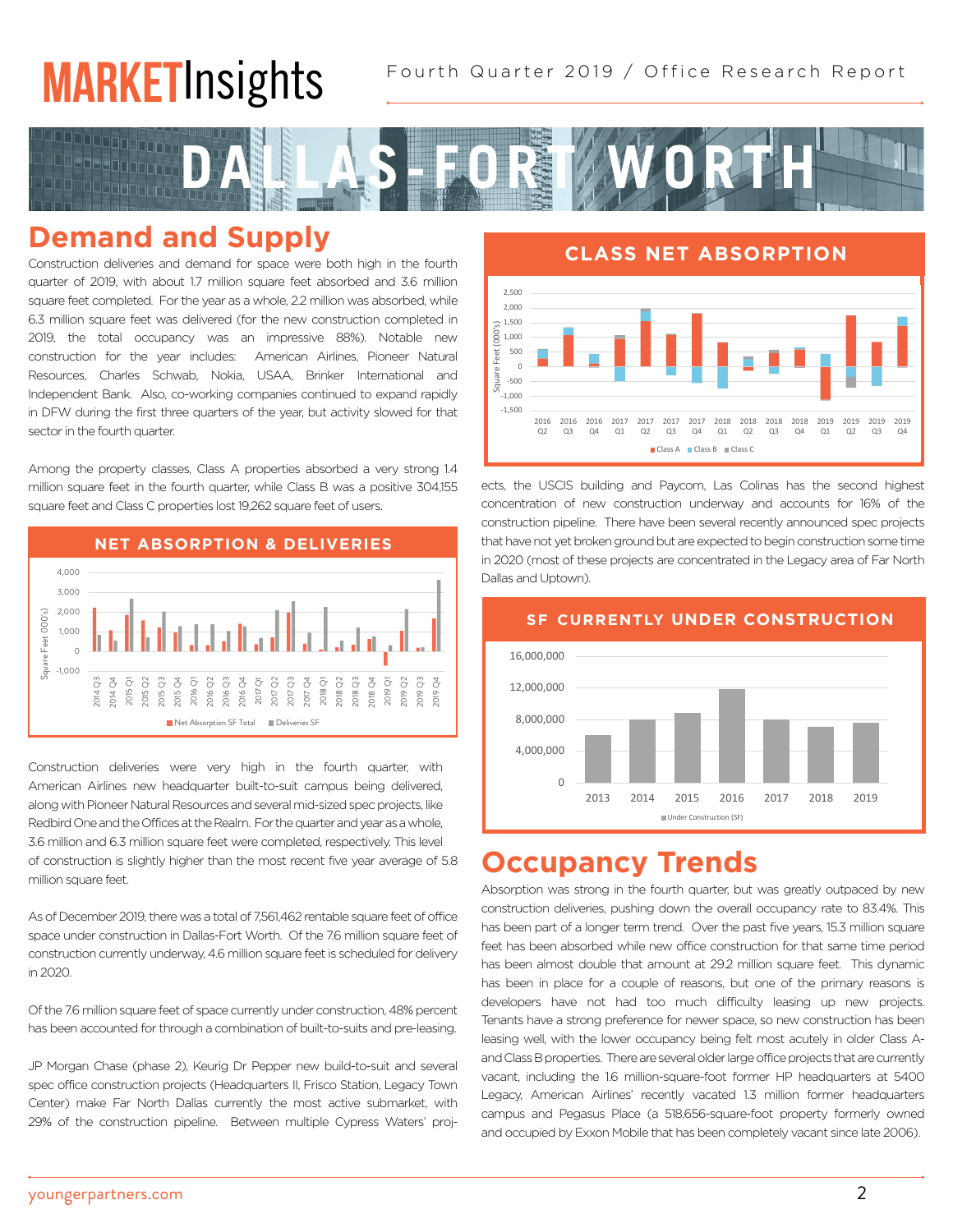# **MARKET**Insights



With elevated construction this past year and a robust construction pipeline, the overall occupancy decline is expected to continue for the foreseeable future. This is mainly due to new construction, but also because several office using industries have been squeezing more employees into less space than in the past. With the construction pipeline near 7.6 million square feet and asking rates far above previous cycles, this trend is expected to continue for at least the next two years.

Despite the elevated levels of new construction over the past five years, one of the highest risks in the market is the amount of large blocks of secondgeneration spaces that will need to be backfilled (many of which were recently vacated for large built-to-suit projects).





#### **SUBMARKET** CONSTRUCTION



#### **BIG BLOCKS OF SPACE**



<sup>\*</sup>Includes Sublease Space

## **Rental Rates**

While rates are still up year over year, most submarkets (except Far North Dallas and Uptown) saw a moderate dip in rates in the fourth quarter of 2019. This is the first dip the market has seen since the<br>third quarter of 2017 which ended up just being a small blip in an third quarter of 2017, which ended up just being a small blip in an otherwise steady increase of asking rates over the past six years. Overall, the total weighted average asking rate is \$25.75 (FSG), which is up 36 cents year over year.<br>

Over the past quarter, Class A annual rental rates decreased \$0.24 to \$29.32 (FSG), Class B rates decreased \$0.56 to \$21.55, while Class C rates increased \$0.49 to \$18.61.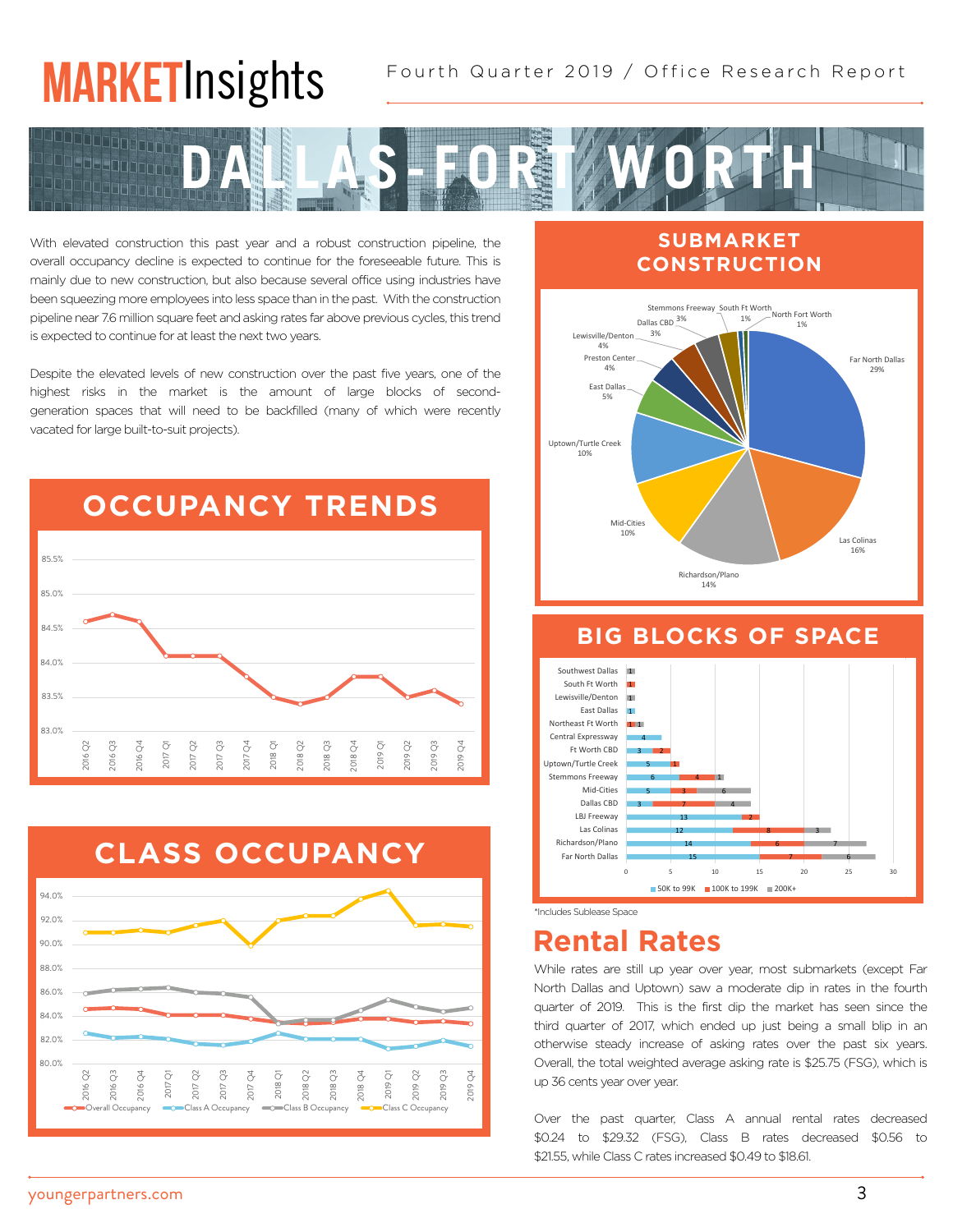#### Fourth Quarter 2019 / Office Research Report **MARKET**Insights 6 5 3 1 1 6 1 Mid-Cities Stemmons Freeway Uptown/Turtle Creek

14 10

Richardson/Plano Las Colinas



6

0 5 10 15 20 25 30

6



After reaching an all-time high in the third quarter of 2019, overall rates decreased in the fourth quarter. Still, even with the dip, rates are above the overall average for last year. Beneath this trend, there is an interesting dynamic happening between Class A and B rates. Historically, the two moved in pretty close tandem, with the typical spread between Class A and B rates being a little over \$5 per SF (\$5.24). The delta, however, between the two classes has been widening over the past five years and is currently \$7.77. One of the reasons for this expanding delta has been the preponderance of new Class A construction over Class B product. In this construction cycle since 2013, 87% of the new construction completed has been Class A product (30.2 million square feet) as opposed to only 13% for Class B (4.4 million square feet). This is one of the primary reasons why Class A rates have increased much more dramatically than Class B rates, helping to fuel the gap.

DALLAS-FORT WORTH